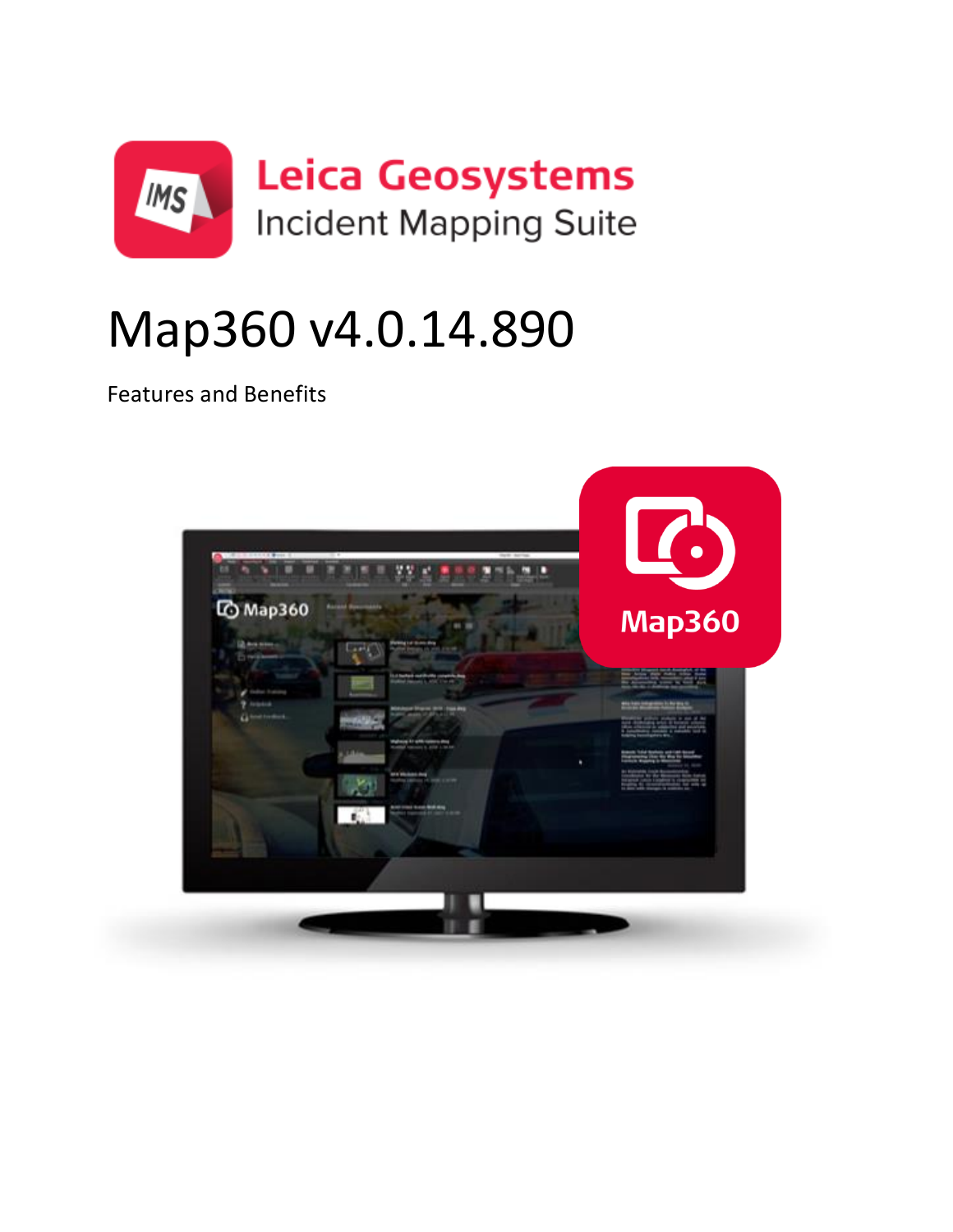

## **Table of Contents**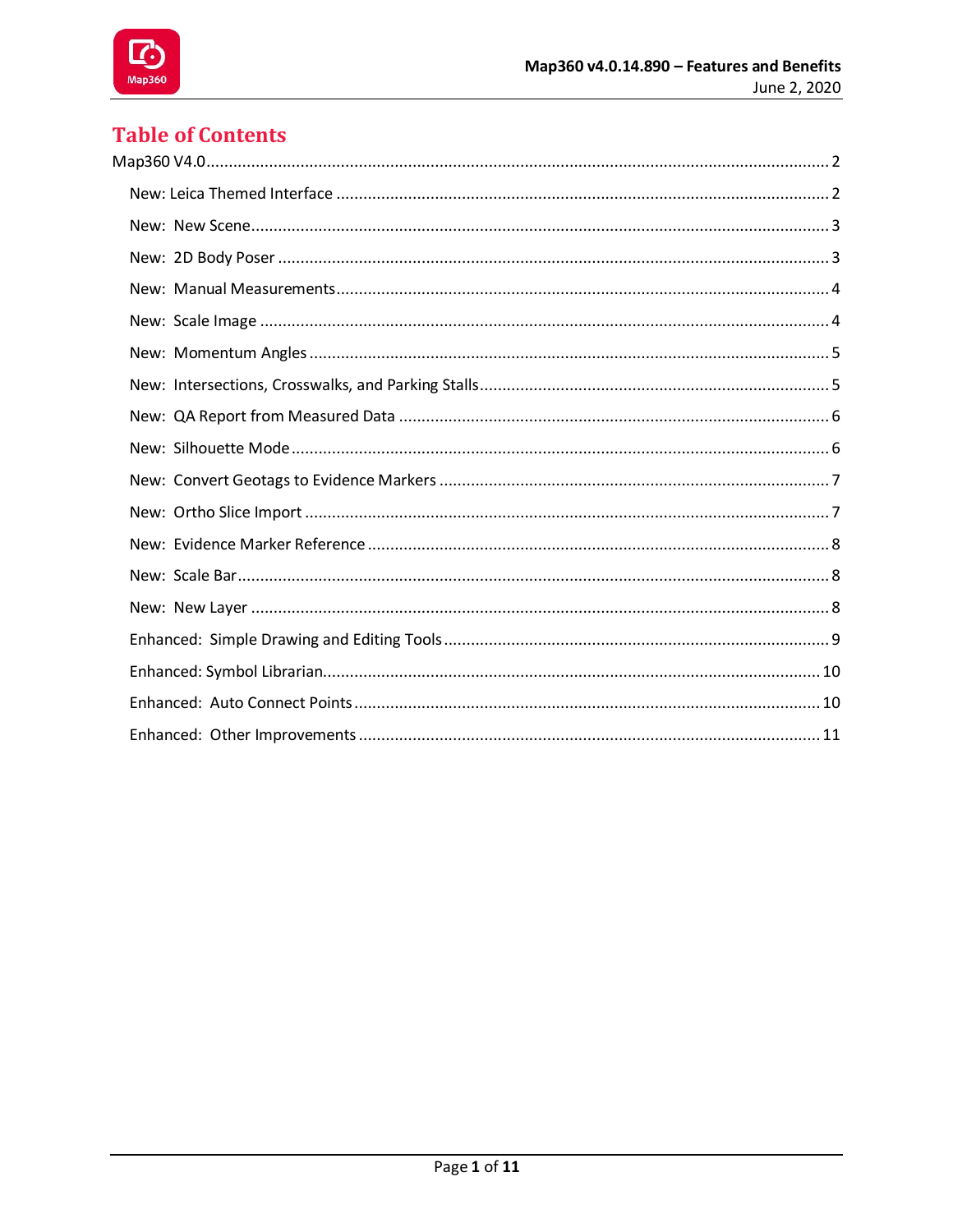

<span id="page-2-0"></span>**Map360 V4.0** Release Date: June 2, 2020 [Map360 V4.0](https://s3.microsurvey.com/movies/ims-map360/general/40intro/map360-intro.mp4) Overview Movie V4.0 [Release Notes](http://s3.microsurvey.com/ims-map360/4.0/Map360+V4.0+Release+Notes.pdf)

#### <span id="page-2-1"></span>**New: Leica Themed Interface**



| <b>Feature</b>        | <b>Benefit</b>                                                                                                                                                                                                                                                                                                                                    |
|-----------------------|---------------------------------------------------------------------------------------------------------------------------------------------------------------------------------------------------------------------------------------------------------------------------------------------------------------------------------------------------|
| Interface             | The new theme is standard across all editions for a consistent look<br>and feel. The ribbons have been reorganized and streamlined to<br>maximize productivity.                                                                                                                                                                                   |
| <b>Three Editions</b> | Map360 Sketch is an entry level product for creating a quick<br>diagram or floorplan. It meets the needs and budget of any<br>agency. Map360 Standard introduces 3D viewing and capabilities<br>as well as the analysis tools and animation. Map360 Pro builds<br>further on the previous editions and includes a powerful point<br>cloud engine. |
| <b>Start Page</b>     | Creating new projects, or opening existing ones is easily done from<br>the new start page. Preview recent drawings, access help<br>resources and keep up to date on the latest news.                                                                                                                                                              |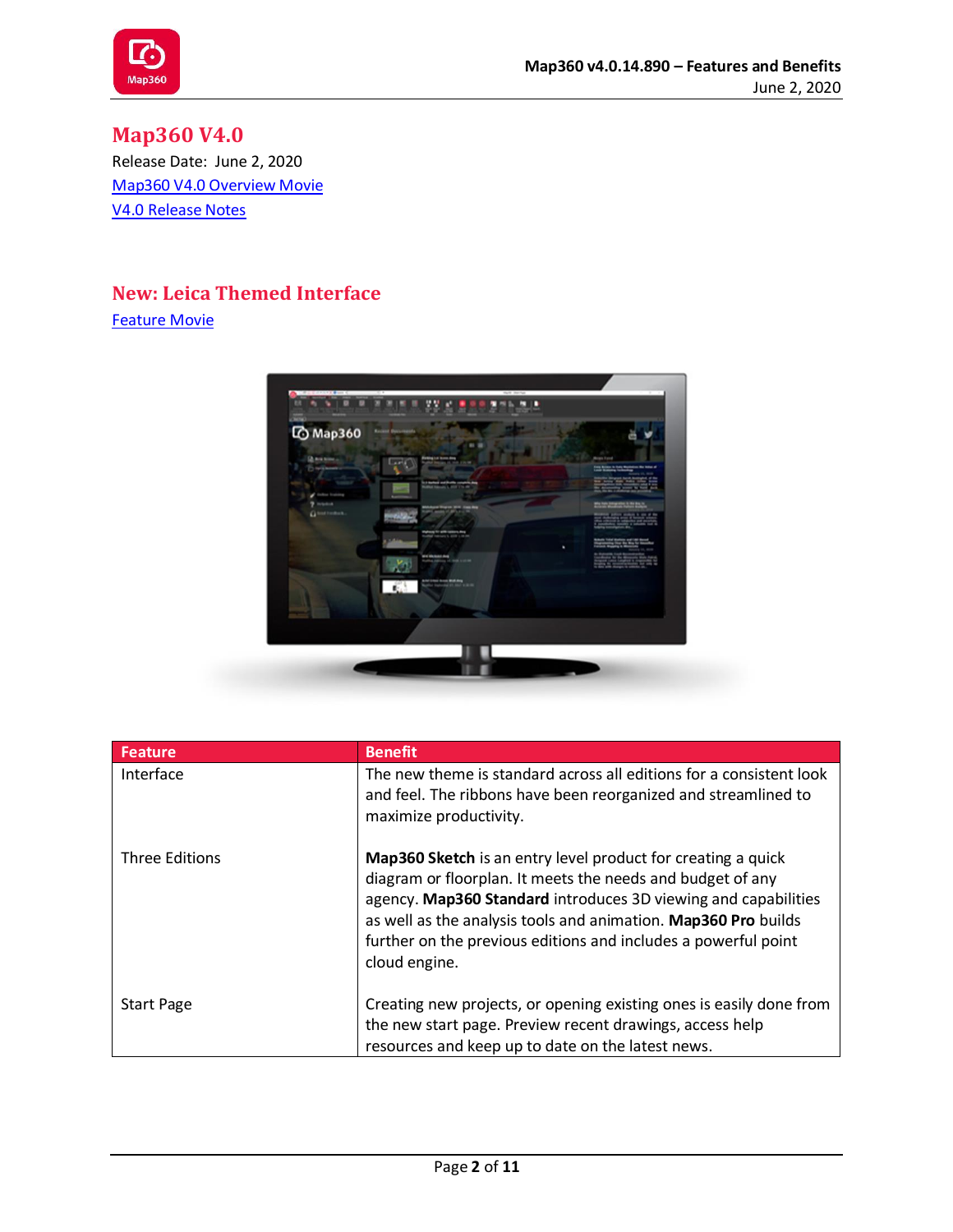

## <span id="page-3-0"></span>**New: New Scene**

## [Feature Movie](http://s3.microsurvey.com/movies/ims-map360/ims-map360-cts-cad/newscene.mp4)



| <b>Feature</b> | <b>Benefit</b>                                                   |
|----------------|------------------------------------------------------------------|
| New Scene      | Quickly create a new scene with a dedicated scene folder. Define |
|                | the units and template allowing the drawing to set pre-defined   |
|                | settings and styles for your scene.                              |

## <span id="page-3-1"></span>**New: 2D Body Poser**



| <b>Feature</b> | <b>Benefit</b>                                                                                                                                                                                                          |
|----------------|-------------------------------------------------------------------------------------------------------------------------------------------------------------------------------------------------------------------------|
| 2D Body Poser  | Insert a 2D body into your drawing providing accurately positioned<br>and scaled, non-graphic representations for your diagrams. Select<br>from Male, Female or Child forms with articulated joints for<br>positioning. |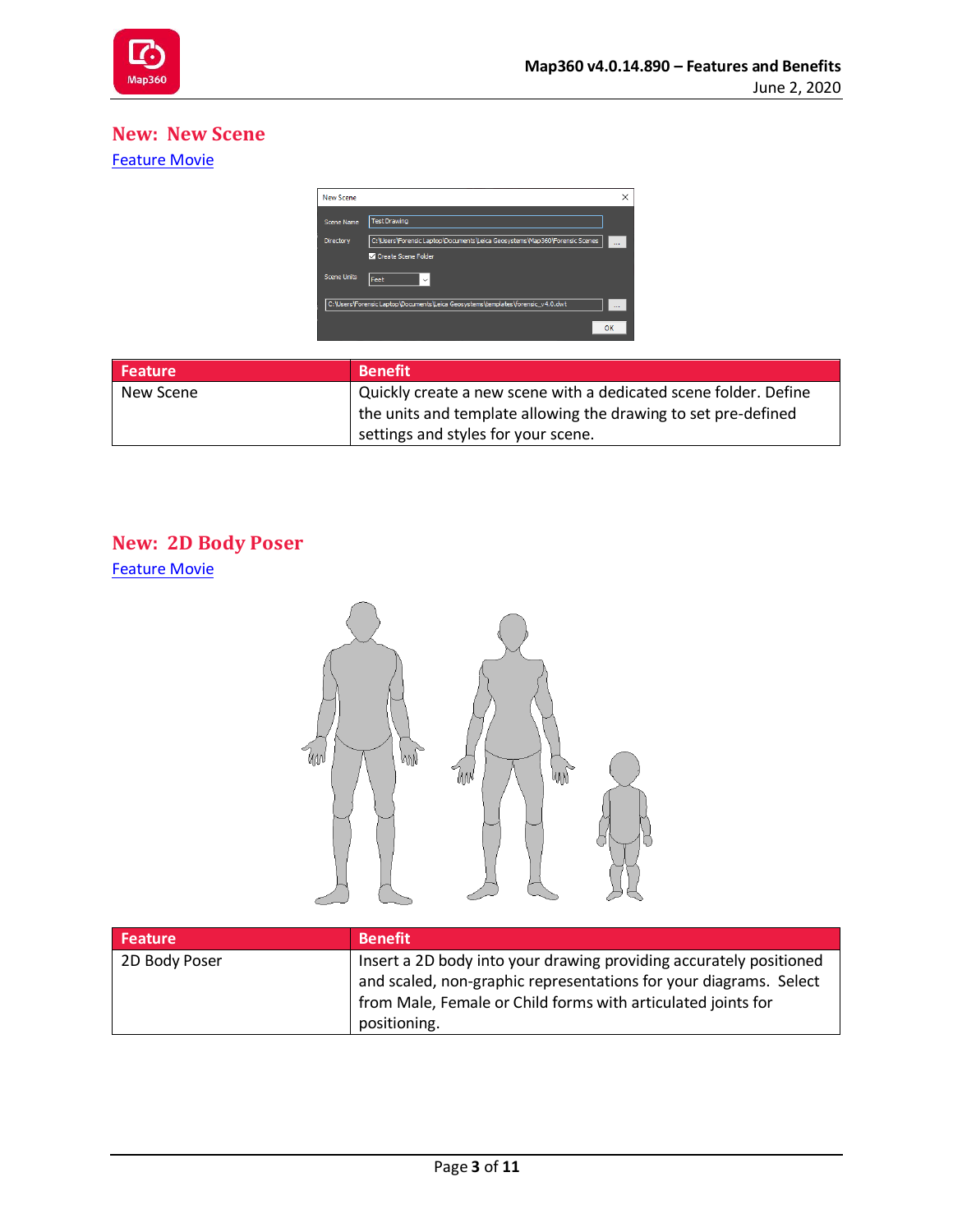

## <span id="page-4-0"></span>**New: Manual Measurements**

#### [Feature Movie](http://s3.microsurvey.com/movies/ims-map360/ims-map360-cts-cad/manualmeasurements.mp4)



| <b>Feature</b>         | <b>Benefit</b>                                                                                                                                                     |
|------------------------|--------------------------------------------------------------------------------------------------------------------------------------------------------------------|
| <b>Baseline Offset</b> | Quickly establish a baseline and enter manual measurements from<br>the scene. The points will be displayed in the drawing and added to<br>the evidence log.        |
| Triangulation          | Simply define a point where two existing measurements intersect<br>and Map360 will provide two possible solutions - you choose which<br>is correct for your scene. |

## <span id="page-4-1"></span>**New: Scale Image** [Feature Movie](http://s3.microsurvey.com/movies/ims-map360/ims-map360-cts-cad/scaleimage.mp4)



| Feature     | <b>Benefit</b>                                           |
|-------------|----------------------------------------------------------|
| Scale Image | Define two points with a known distance and the image is |
|             | automatically scaled to match the real world dimension.  |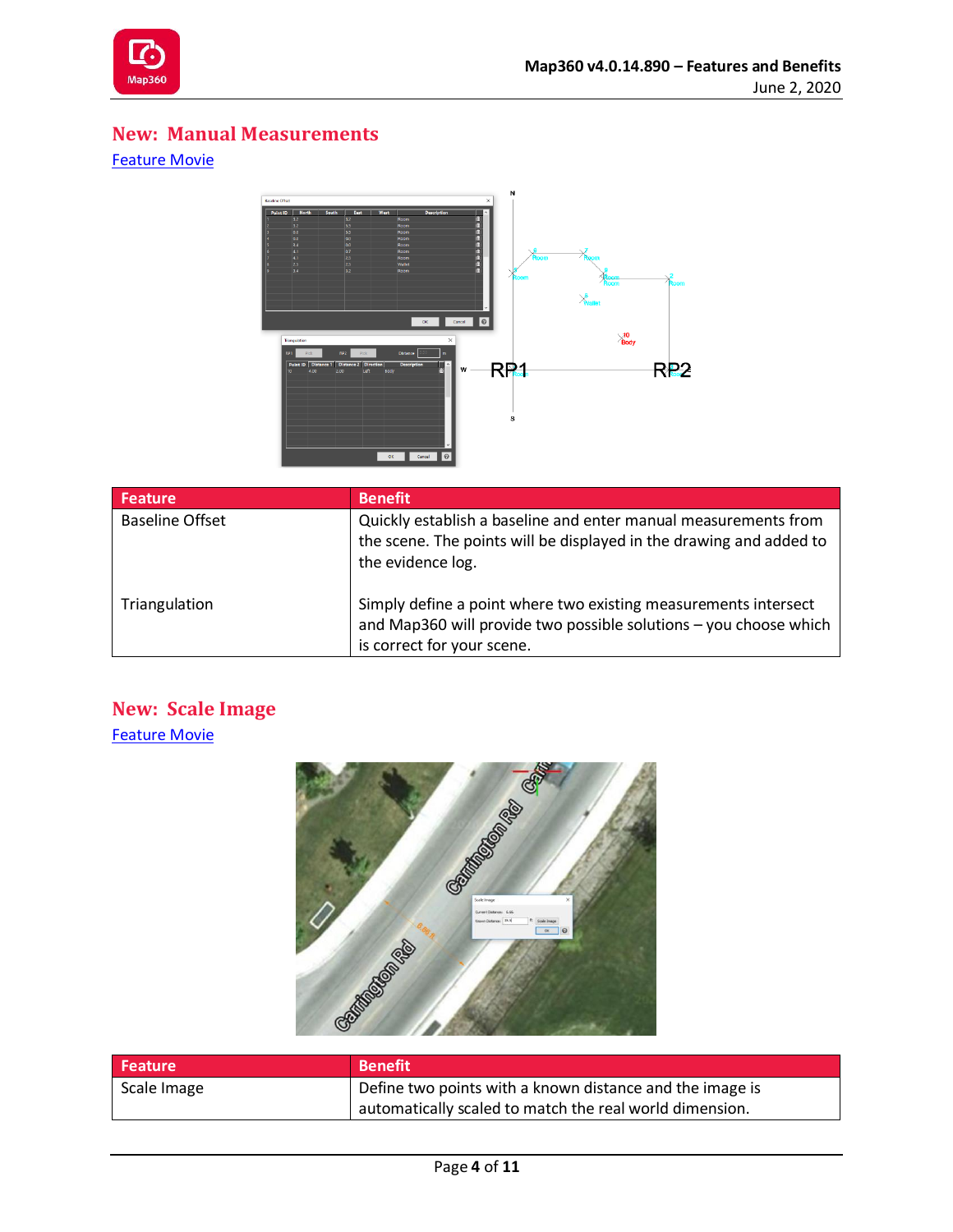

## <span id="page-5-0"></span>**New: Momentum Angles**

[Feature Movie](http://s3.microsurvey.com/movies/ims-map360/ims-map360-cts-cad/momentum.mp4)



| Feature <sup>1</sup>   | <b>Benefit</b>                                                  |
|------------------------|-----------------------------------------------------------------|
| <b>Momentum Angles</b> | Simply place the momentum angle tool in the scene and use the   |
|                        | intuitive grips or the properties to determine the approach and |
|                        | departure angles of the vehicles involved in a collision.       |

## <span id="page-5-1"></span>**New: Intersections, Crosswalks, and Parking Stalls**



| <b>Feature</b>                | <b>Benefit</b>                                                     |
|-------------------------------|--------------------------------------------------------------------|
| Intersections, Crosswalks and | Easily create 2-way and 4-way intersections that can be customized |
| <b>Parking Stalls</b>         | for a quick accident report sketch. Automated crosswalks and       |
|                               | parking stalls are included to save time in diagram creation.      |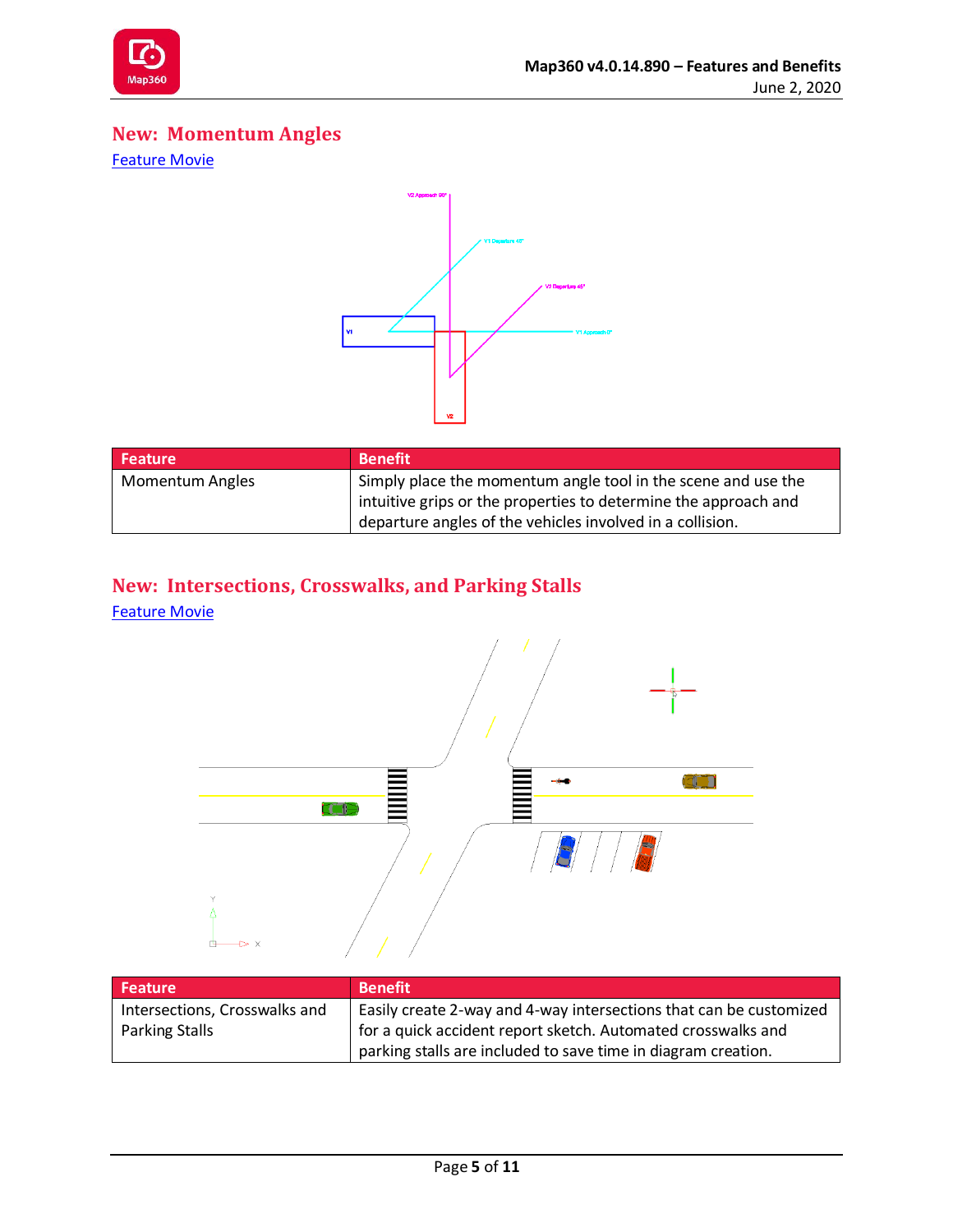

# <span id="page-6-0"></span>**New: QA Report from Measured Data**

[Feature Movie](http://s3.microsurvey.com/movies/ims-map360/ims-map360-cts-cad/qareport.mp4)



| <b>Feature</b> | <b>Benefit</b>                                                 |
|----------------|----------------------------------------------------------------|
| QA Report      | Compare measured points to know distances to establish quality |
|                | control protocols when using hand measurements, or data        |
|                | captured with total stations and GNSS equipment.               |
|                | A PDF summary is output for you to file in your case file.     |

## <span id="page-6-1"></span>**New: Silhouette Mode**



| <b>Feature</b>  | <b>Benefit</b>                                                                                                                                                     |
|-----------------|--------------------------------------------------------------------------------------------------------------------------------------------------------------------|
| Silhouette Mode | Enhance and highlight edges in the point cloud helping to create<br>quick outlines of objects, rooms, and entire buildings for quick and<br>effective diagramming. |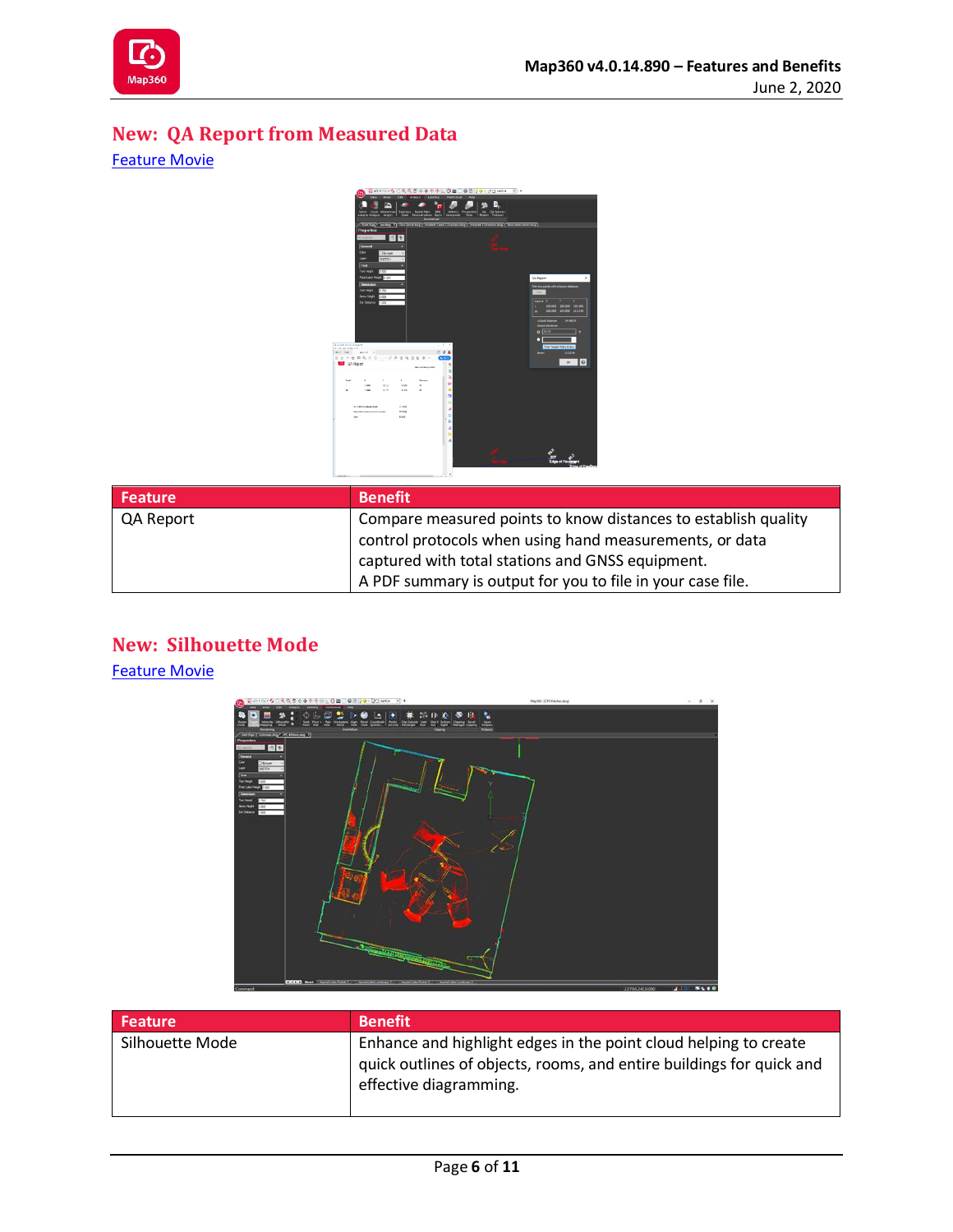

## <span id="page-7-0"></span>**New: Convert Geotags to Evidence Markers**

[Feature Movie](http://s3.microsurvey.com/movies/ims-map360/ims-map360-cts-cad/geotags.mp4)



| <b>Feature</b>                     | <b>Benefit</b>                                                    |
|------------------------------------|-------------------------------------------------------------------|
| <b>Convert Geotags to Evidence</b> | Leica LGS files containing GeoTags are automatically imported and |
| Markers                            | converted to evidence makers. All associated assets are imported  |
|                                    | as well and embedded in Evidence Reports.                         |

## <span id="page-7-1"></span>**New: Ortho Slice Import**



| <b>Feature</b>     | <b>Benefit</b>                                                                                                                     |
|--------------------|------------------------------------------------------------------------------------------------------------------------------------|
| Ortho Slice Import | An ortho image from REGISTER360 can be imported providing a<br>slice of the point cloud to trace over or to add as a background to |
|                    | diagrams and reports.                                                                                                              |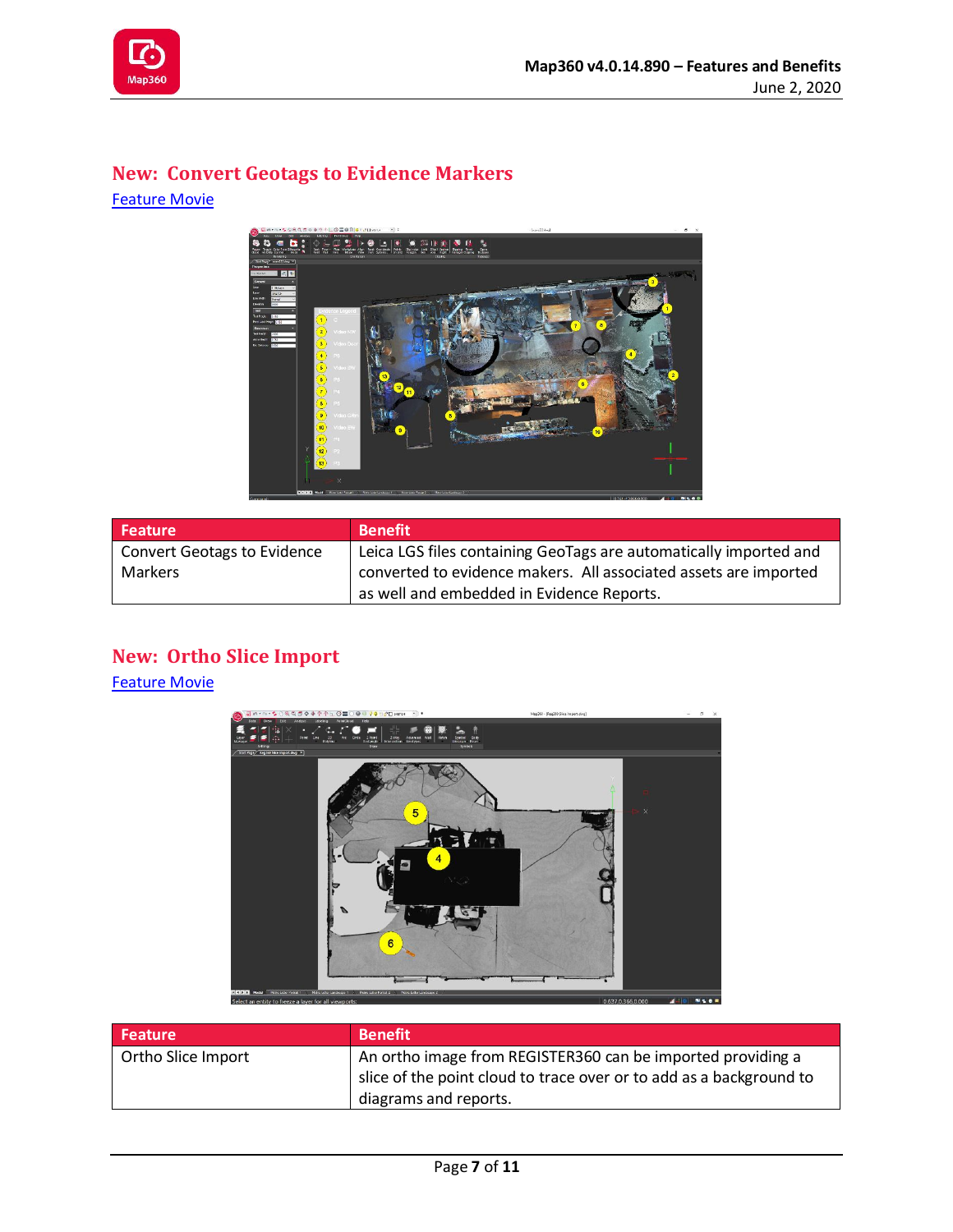

## <span id="page-8-0"></span>**New: Evidence Marker Reference**

[Feature Movie](http://s3.microsurvey.com/movies/ims-map360/ims-map360-cts-cad/evmref.mp4)



| <b>Feature</b>            | <b>Benefit</b>                                                    |
|---------------------------|-------------------------------------------------------------------|
| Evidence Marker Reference | Evidence markers can be referenced to a point in the scene        |
|                           | allowing the coordinates of the evidence to be relative to a user |
|                           | defined reference. This will generally be used with scanned crime |
|                           | scenes with multiple rooms.                                       |

## <span id="page-8-1"></span>**New: Scale Bar** [Feature Movie](http://s3.microsurvey.com/movies/ims-map360/ims-map360-cts-cad/scalebar.mp4)



| Feature   | <b>Benefit</b> '                                                |
|-----------|-----------------------------------------------------------------|
| Scale Bar | Insert a dynamic scale bar that is adjustable to fit any scene. |

#### <span id="page-8-2"></span>**New: New Layer**



| Feature   | <b>Benefit</b>                                                      |
|-----------|---------------------------------------------------------------------|
| New Layer | Easily create new layers to effectively organize the drawn items in |
|           | the scene.                                                          |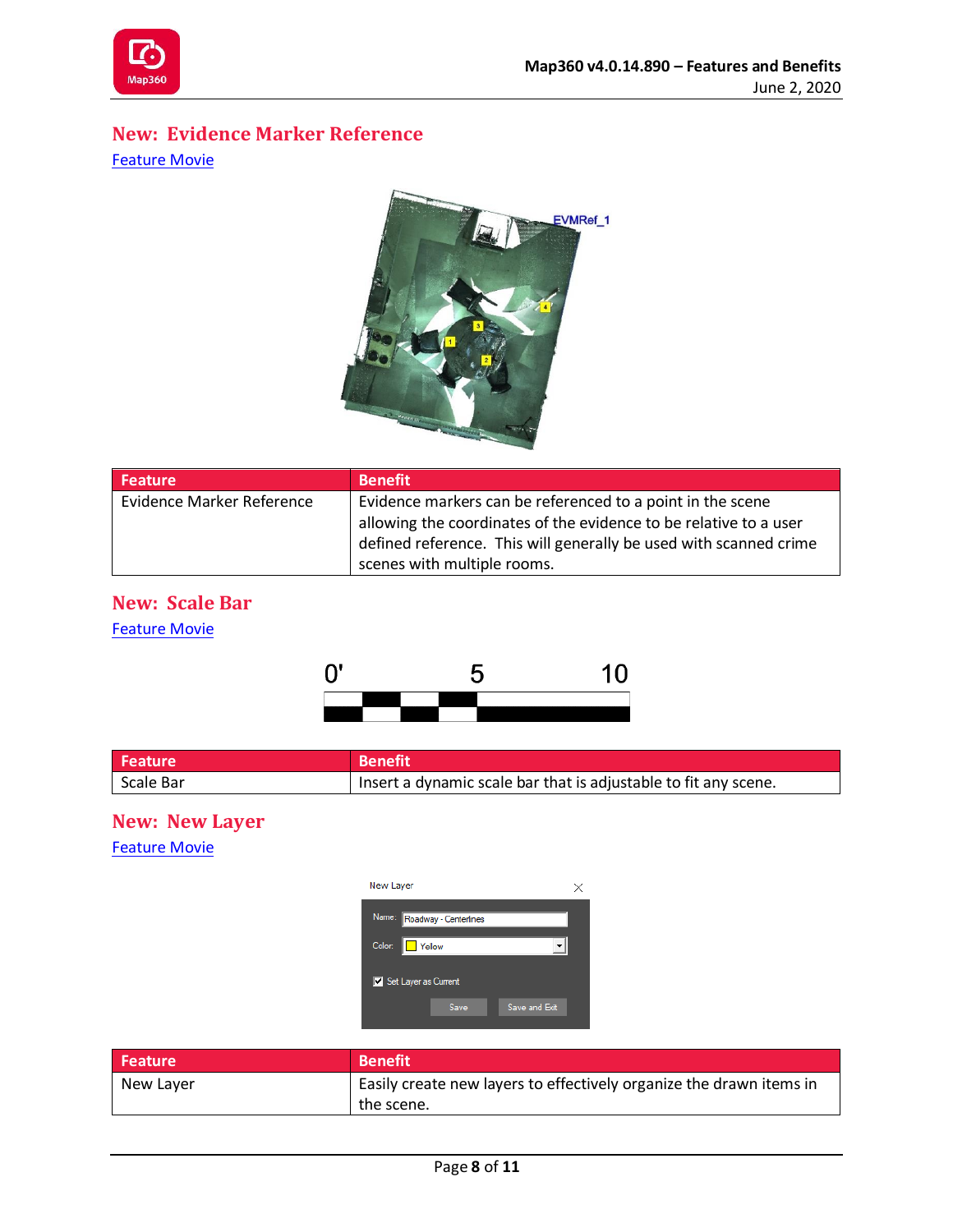

## <span id="page-9-0"></span>**Enhanced: Simple Drawing and Editing Tools**



| <b>Feature</b>                             | <b>Benefit</b>                                                                                                                   |
|--------------------------------------------|----------------------------------------------------------------------------------------------------------------------------------|
| Properties Panel                           | All drawn entities have intuitive properties allowing easy<br>customization and editing.                                         |
| Grips                                      | All drawn entities include grips that help position and resize<br>objects with ease.                                             |
| Commonly used drawing and<br>editing tools | Intuitive to use and easy to learn. The new drawing and editing<br>tools cater to user's expectations and all experience levels. |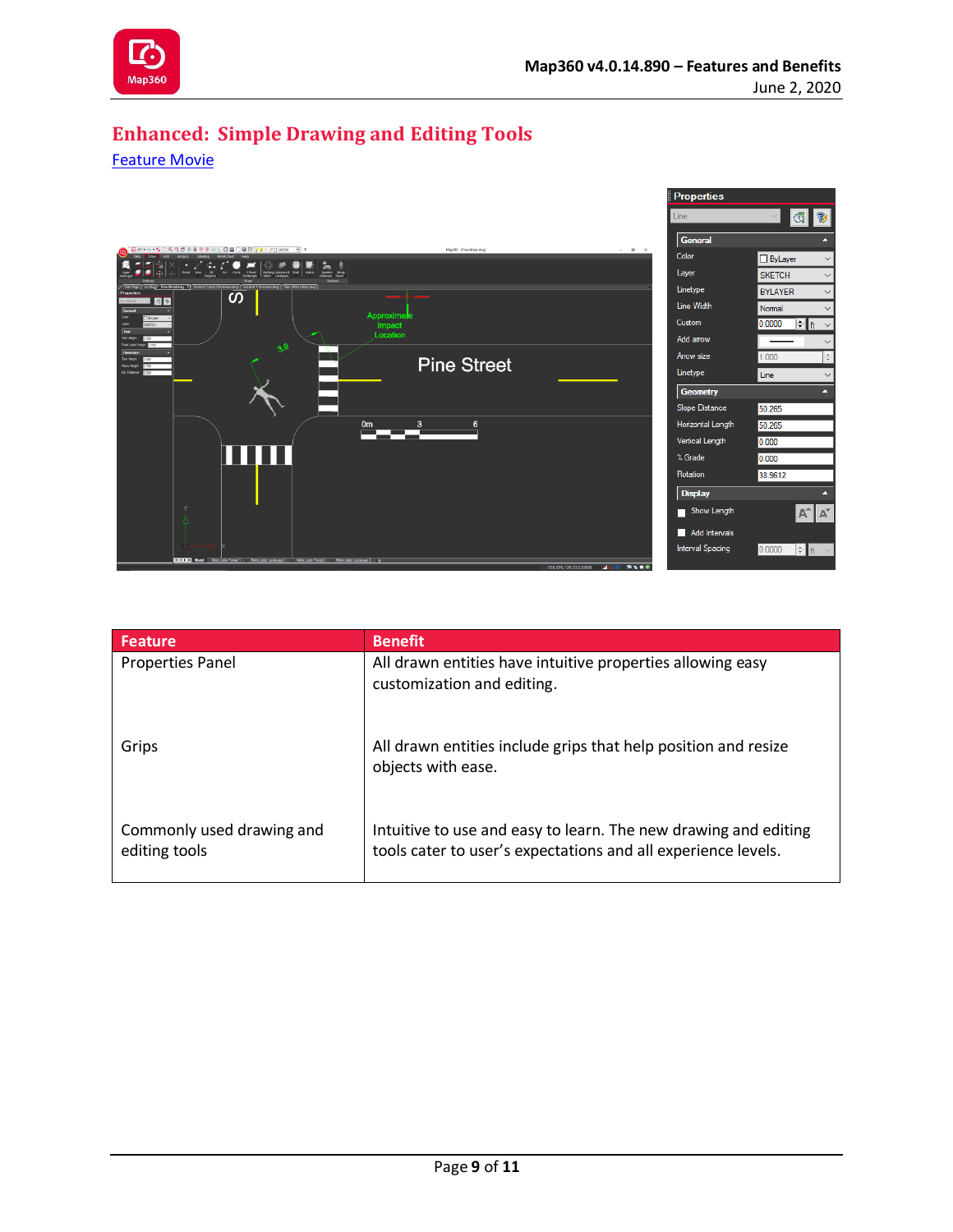

## <span id="page-10-0"></span>**Enhanced: Symbol Librarian**

#### [Feature Movie](http://s3.microsurvey.com/movies/ims-map360/ims-map360-cts-cad/symbols.mp4)



| <b>Feature</b>   | <b>Benefit</b>                                                                                                      |
|------------------|---------------------------------------------------------------------------------------------------------------------|
| Symbol Librarian | Not only has the symbol library been modernized and<br>restructured, but more symbols have been included to enhance |
|                  | the quality of diagrams and floor plans.                                                                            |

## <span id="page-10-1"></span>**Enhanced: Auto Connect Points**

| Join Points by Description                   | ×              |  |
|----------------------------------------------|----------------|--|
| Select the descriptions to join with a line. |                |  |
| <b>Description</b>                           | <b>Process</b> |  |
| SKID1                                        | $\checkmark$   |  |
| EP <sub>1</sub>                              | $\checkmark$   |  |
| SKID <sub>2</sub>                            | ✓              |  |
| W                                            |                |  |
| <b>TRK AXL</b>                               |                |  |
| EP <sub>2</sub>                              | ✓              |  |
| EP3                                          | ✓              |  |
| EP4                                          | ✓              |  |
| VEH <sub>1</sub>                             | $\checkmark$   |  |
| Layer for lines:                             | <b>SKETCH</b>  |  |
| Select All                                   | Clear All      |  |
|                                              | <b>Process</b> |  |

| <b>Feature</b>      | <b>Benefit</b>                                                   |
|---------------------|------------------------------------------------------------------|
| Join by Description | Use feature coding to automate connections between points        |
|                     | When you import points from a file, a total station, or GNSS     |
|                     | receiver, you can connect the point automatically using the Join |
|                     | Points by Description tool saving hours of drawing time.         |
|                     | Coupled with the powerful AutoMap feature, you can layer and     |
|                     | color line work and other properties automatically.              |